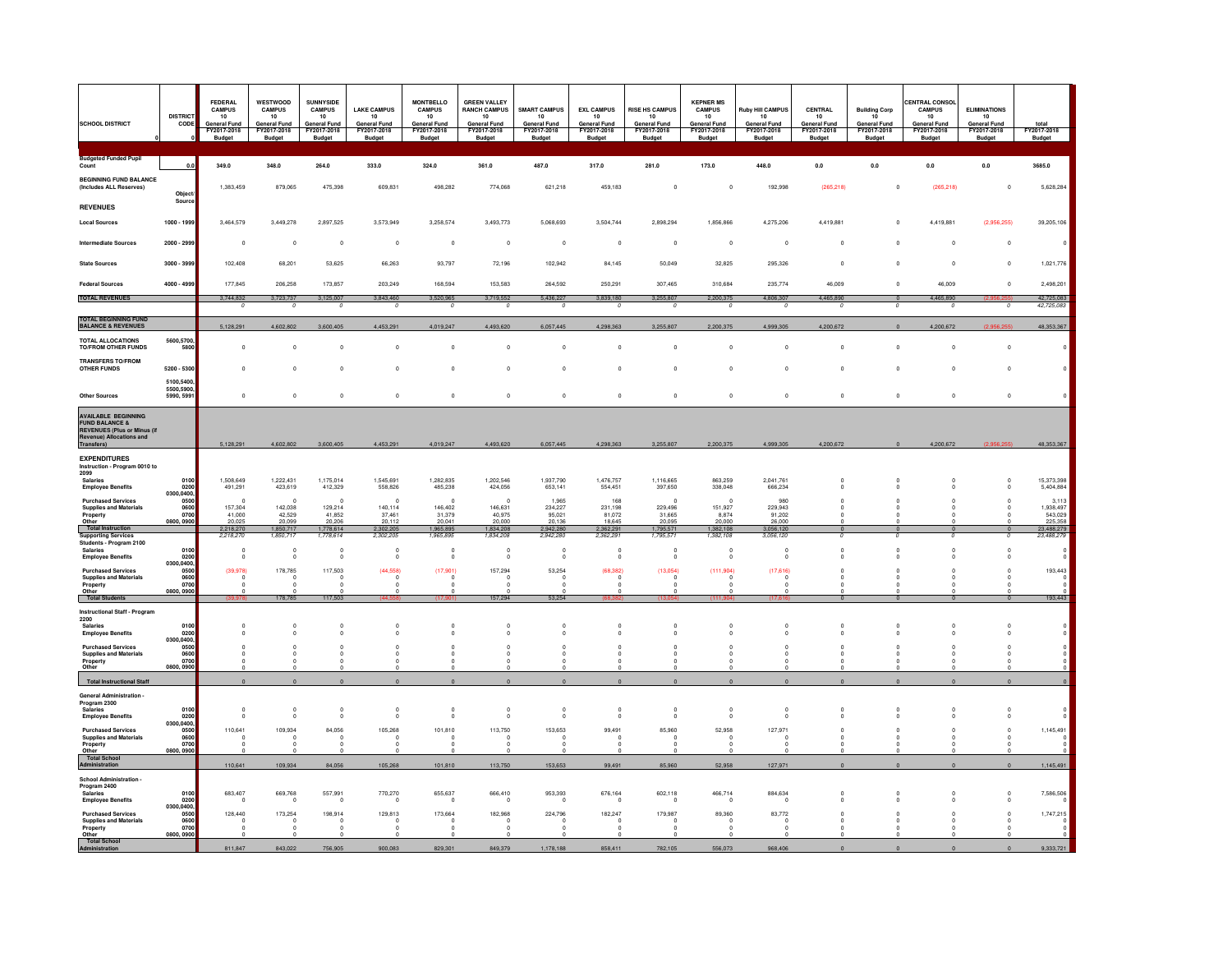| <b>SCHOOL DISTRICT</b>                                                                      | <b>DISTRICT</b><br>CODE                         | <b>FEDERAL</b><br><b>CAMPUS</b><br>10<br><b>General Fund</b> | WESTWOOD<br><b>CAMPUS</b><br>10<br><b>General Fund</b> | <b>SUNNYSIDE</b><br><b>CAMPUS</b><br>$10\,$<br><b>General Fund</b> | <b>LAKE CAMPUS</b><br>$10\,$<br><b>General Fund</b> | <b>MONTBELLO</b><br><b>CAMPUS</b><br>10<br><b>General Fund</b> | <b>GREEN VALLEY</b><br><b>RANCH CAMPUS</b><br>10<br><b>General Fund</b> | <b>SMART CAMPUS</b><br>10<br><b>General Fund</b> | <b>EXL CAMPUS</b><br>10<br><b>General Fund</b> | <b>RISE HS CAMPUS</b><br>10<br><b>General Fund</b> | <b>KEPNER MS</b><br><b>CAMPUS</b><br>10<br><b>General Fund</b> | <b>Ruby Hill CAMPUS</b><br>$10\,$<br><b>General Fund</b> | CENTRAL<br>10<br><b>General Fund</b> | <b>Building Corp</b><br>10 <sup>2</sup><br><b>General Fund</b> | CENTRAL CONSOL<br><b>CAMPUS</b><br>10<br><b>General Fund</b> | <b>ELIMINATIONS</b><br>10<br><b>General Fund</b> | total                        |
|---------------------------------------------------------------------------------------------|-------------------------------------------------|--------------------------------------------------------------|--------------------------------------------------------|--------------------------------------------------------------------|-----------------------------------------------------|----------------------------------------------------------------|-------------------------------------------------------------------------|--------------------------------------------------|------------------------------------------------|----------------------------------------------------|----------------------------------------------------------------|----------------------------------------------------------|--------------------------------------|----------------------------------------------------------------|--------------------------------------------------------------|--------------------------------------------------|------------------------------|
|                                                                                             |                                                 | FY2017-2018<br><b>Budget</b>                                 | FY2017-2018<br><b>Budget</b>                           | FY2017-2018<br>Budget                                              | FY2017-2018<br><b>Budget</b>                        | FY2017-2018<br><b>Budget</b>                                   | FY2017-2018<br><b>Budget</b>                                            | FY2017-2018<br><b>Budget</b>                     | FY2017-2018<br><b>Budget</b>                   | FY2017-2018<br><b>Budget</b>                       | FY2017-2018<br>Budget                                          | FY2017-2018<br><b>Budget</b>                             | FY2017-2018<br><b>Budget</b>         | FY2017-2018<br><b>Budget</b>                                   | FY2017-2018<br><b>Budget</b>                                 | FY2017-2018<br><b>Budget</b>                     | FY2017-2018<br><b>Budget</b> |
| <b>Business Services - Program</b><br>2500<br><b>Salaries</b><br><b>Employee Benefits</b>   | 0100<br>0200                                    | $\mathbf 0$<br>$\Omega$                                      | $\,$ 0<br>$\circ$                                      | $\mathbf 0$<br>$\mathbf{0}$                                        | $\mathbf{0}$<br>$\Omega$                            | $\bar{0}$                                                      | -C                                                                      | $\begin{smallmatrix}0\\0\\0\end{smallmatrix}$    | $\mathbf 0$<br>$\Omega$                        |                                                    | $_{0}^{0}$                                                     | $\mathbf 0$<br>$\Omega$                                  | 3,374,989<br>1.070.469               | $\Omega$                                                       | 3,374,989<br>1.070.469                                       |                                                  | 3,374,989<br>1.070.469       |
| <b>Purchased Services</b><br><b>Supplies and Materials</b><br>Property                      | 0300.0400<br>0500<br>0600<br>0700               | 555,122                                                      | 554,162<br>$^{\circ}$                                  | 420,553<br>$^{\circ}$                                              | 530,534                                             | 510,263<br>$\Omega$                                            | 565,514<br>$\Omega$                                                     | 773,151<br>$^{\circ}$                            | 502,178                                        | 441,629                                            | 274.285<br>$\Omega$                                            | 677,738<br>$\Omega$                                      | 1.589.973<br>360,269<br>16,921       | 184,982                                                        | 1.774.955<br>360,269<br>16,921                               | (2.956.255)                                      | 4.623.828<br>360,269         |
| Other                                                                                       | 0800, 090                                       |                                                              | - 0<br>$\Omega$                                        |                                                                    |                                                     |                                                                |                                                                         | o<br>$\Omega$                                    |                                                |                                                    | 0                                                              | 0                                                        | 19784                                |                                                                | 19784                                                        |                                                  | $16,921$<br>$19,784$         |
| <b>Total Business Services</b>                                                              |                                                 | 555,122                                                      | 554,162                                                | 420,553                                                            | 530,534                                             | 510,263                                                        | 565,514                                                                 | 773,151                                          | 502,178                                        | 441,629                                            | 274,285                                                        | 677,738                                                  | 6,432,406                            | 184,982                                                        | 6,617,388                                                    | (2.956.25)                                       | 9,466,260                    |
| <b>Operations and Maintenance -</b><br>Program 2600<br>Salaries<br><b>Employee Benefits</b> | 0100<br>0200                                    | $\Omega$                                                     | $\overline{0}$<br>$^{\circ}$                           | $\circ$<br>$\Omega$                                                | $\bf{0}$<br>$\Omega$                                | $\,0\,$<br>$\Omega$                                            | $\circ$<br>$\Omega$                                                     | $\circ$<br>$^{\circ}$                            | $\circ$<br>$\Omega$                            | $\mathbf{0}$<br>- 0                                | $\pmb{0}$<br>$\Omega$                                          | $\Omega$                                                 | $\Omega$                             |                                                                | $\mathfrak{c}$<br>$\Omega$                                   |                                                  |                              |
| <b>Purchased Services</b><br><b>Supplies and Materials</b>                                  | 0300,0400<br>0500<br>0600                       | $\Omega$                                                     | $\Omega$<br>$^{\circ}$                                 | $\Omega$<br>$\Omega$                                               | 30,074                                              | 19,787<br>$^{\circ}$                                           | 22,107<br>$^{\circ}$                                                    | $\mathbf{0}$<br>$^{\circ}$                       | 19,359<br>$\Omega$                             | 8,731                                              | 10,565<br>$^{\circ}$                                           | $\Omega$                                                 | $\Omega$                             |                                                                | $\Omega$<br>$\Omega$                                         |                                                  |                              |
| Property<br>Other<br><b>Total Operations and</b>                                            | 0700<br>0800, 0900                              |                                                              | $\Omega$                                               |                                                                    |                                                     |                                                                |                                                                         | $^{\circ}$<br>$\Omega$                           |                                                |                                                    |                                                                |                                                          |                                      |                                                                |                                                              |                                                  |                              |
| Maintenance                                                                                 |                                                 | $\mathbf 0$                                                  | $\circ$                                                | $\mathbf{0}$                                                       | 30,074                                              | 19,787                                                         | 22,107                                                                  | $\circ$                                          | 19,359                                         | 8,731                                              | 10,565                                                         |                                                          |                                      | $\Omega$                                                       | $\overline{0}$                                               |                                                  | 110,623                      |
| <b>Student Transportation</b><br>Program 2700<br>Salaries<br><b>Employee Benefits</b>       | 0100<br>0200                                    | $\Omega$<br>$\Omega$                                         | $\overline{0}$<br>$\mathbf 0$                          | $\circ$<br>$\Omega$                                                | $\mathbf{0}$<br>$\Omega$                            | $\,0\,$<br>$\Omega$                                            | $\mathbf{0}$<br>$\Omega$                                                | $\mathbf 0$<br>$\Omega$                          | $\circ$<br>$\Omega$                            | $\mathbf{0}$<br>- 0                                | $\circ$<br>$\Omega$                                            | $\circ$<br>$\Omega$                                      | $\Omega$                             | $\Omega$                                                       | $\mathbf 0$<br>$\Omega$                                      |                                                  |                              |
| <b>Purchased Services</b><br><b>Supplies and Materials</b>                                  | 0300,0400<br>0500<br>0600                       | 90                                                           | $\Omega$<br>$\Omega$                                   | 14,293<br>$\mathbf{0}$                                             | 12,737<br>$\Omega$                                  | 48,320<br>$^{\circ}$                                           | 53,998<br>- 0                                                           | 17,973<br>- 0                                    | 74,561<br>$\Omega$                             | 27,698                                             | 21,788<br>$\Omega$                                             | (90.571)<br>$\Omega$                                     | $\Omega$                             |                                                                | $\Omega$<br>$\Omega$                                         |                                                  | 180,886                      |
| Property<br>Other<br><b>Total Student</b>                                                   | 0700<br>0800, 090                               |                                                              | $\Omega$                                               |                                                                    |                                                     |                                                                |                                                                         | O                                                |                                                |                                                    |                                                                |                                                          |                                      |                                                                |                                                              |                                                  |                              |
| Transportation                                                                              |                                                 | 90                                                           | $\circ$                                                | 14,293                                                             | 12,737                                              | 48,320                                                         | 53,998                                                                  | 17,973                                           | 74,561                                         | 27,698                                             | 21,788                                                         | (90, 571)                                                | $\Omega$                             | $\Omega$                                                       | $\Omega$                                                     | $\Omega$                                         | 180,886                      |
| Central Support - Program<br>2800<br>Salaries<br><b>Employee Benefits</b>                   | 0100<br>0200<br>0300,0400                       | $\Omega$                                                     | $\Omega$<br>$^{\circ}$                                 | $\Omega$<br>$\mathbf 0$                                            | Ò<br>0                                              | $\circ$<br>$\mathbf{0}$                                        | $\Omega$<br>$^{\circ}$                                                  | $\overline{0}$<br>$^{\circ}$                     | $\Omega$<br>$\circ$                            |                                                    | $\mathbf{0}$<br>$^{\circ}$                                     | $\Omega$<br>$\circ$                                      | $^{\circ}$                           | $\Omega$                                                       | $\Omega$<br>$\mathbf 0$                                      | $\Omega$                                         |                              |
| <b>Purchased Services</b><br><b>Supplies and Materials</b><br>Property<br>Other             | .0500<br>0600<br>0700<br>0800, 090              | $\Omega$                                                     | $\Omega$<br>$\Omega$                                   | $\Omega$<br>$\Omega$                                               | $\Omega$                                            | $\Omega$<br>$^{\circ}$                                         | $\Omega$<br>$\Omega$                                                    | $\Omega$<br>$\Omega$                             | $\Omega$                                       |                                                    | $\Omega$<br>$\Omega$                                           | $\Omega$<br>Ω                                            | $\Omega$                             | $\sim$                                                         | $\Omega$<br>$\Omega$                                         |                                                  |                              |
| <b>Total Central Support</b>                                                                |                                                 | $\Omega$                                                     | $\overline{0}$                                         | $\Omega$                                                           | $\Omega$                                            | $\Omega$                                                       | $\Omega$                                                                | $\overline{0}$                                   | $\Omega$                                       |                                                    | $\Omega$                                                       |                                                          | $\Omega$                             | $\Omega$                                                       | $\Omega$                                                     | $\Omega$                                         |                              |
| Other Support - Program<br>2900<br><b>Salaries</b><br><b>Employee Benefits</b>              | 0100<br>0200                                    | 0.00<br>0.00                                                 | 0.00<br>0.00                                           | 0.00<br>0.00                                                       | 0.00<br>0.00                                        | 0.00<br>0.00                                                   | 0.00<br>0.00                                                            | 0.00<br>0.00                                     | 0.00<br>0.00                                   | 0.00<br>0.00                                       | 0.00<br>0.00                                                   | 0.00<br>0.00                                             | 0.00<br>0.00                         | 0.00<br>0.00                                                   | $\mathfrak{c}$<br>$\circ$                                    | 0.00<br>0.00                                     |                              |
| <b>Purchased Services</b><br><b>Supplies and Materials</b><br>Property<br>Other             | 0300,0400<br>,0500<br>0600<br>070<br>0800, 0900 | 0.00<br>0.00<br>0.00<br>0.00                                 | 0.00<br>0.00<br>0.00<br>0.00                           | 0.00<br>0.00<br>0.00<br>0.00                                       | 0.00<br>0.00<br>0.00<br>0.00                        | 0.00<br>0.00<br>0.00<br>0.00                                   | 0.00<br>0.00<br>0.00<br>0.00                                            | 0.00<br>0.00<br>0.00<br>0.00                     | 0.00<br>0.00<br>0.00<br>0.00                   | 0.00<br>0.00<br>0.00<br>0.00                       | 0.00<br>0.00<br>0.00<br>0.00                                   | 0.00<br>0.00<br>0.00<br>0.00                             | 0.00<br>0.00<br>0.00<br>0.00         | 0.00<br>0.00<br>0.00<br>0.00                                   | $\mathbf{0}$<br>$\Omega$<br>$\circ$                          | 0.00<br>0.00<br>0.00<br>0.00                     |                              |
| Total Other Support                                                                         |                                                 | 0.00                                                         | 0.00                                                   | 0.00                                                               | 0.00                                                | 0.00                                                           | 0.00                                                                    | 0.00                                             | 0.00                                           | 0.00                                               | 0.00                                                           | 0.00                                                     | 0.00                                 | 0.00                                                           | $\Omega$                                                     | 0.00                                             |                              |
| Food Service Operations -<br>Program 3100<br><b>Salaries</b><br><b>Employee Benefits</b>    | 0100<br>$0200$<br>0300,0400                     | 0.00<br>0.00                                                 | 0.00<br>0.00                                           | 0.00<br>$_{0.00}$                                                  | 0.00<br>0.00                                        | 0.00<br>0.00                                                   | 0.00<br>0.00                                                            | 0.00<br>0.00                                     | 0.00<br>0.00                                   | 0.00<br>0.00                                       | 0.00<br>0.00                                                   | 0.00<br>0.00                                             | 0.00<br>0.00                         | 0.00<br>0.00                                                   | $\circ$<br>$\ddot{\text{o}}$                                 | 0.00<br>0.00                                     |                              |
| <b>Purchased Services</b><br><b>Supplies and Materials</b><br>Property<br>Other             | ,0500<br>0600<br>0700<br>0800, 0900             | 0.00<br>0.00<br>0.00<br>0.00                                 | 0.00<br>0.00<br>0.00<br>0.00                           | 0.00<br>0.00<br>0.00<br>000                                        | 0.00<br>0.00<br>0.00<br>o oo                        | 0.00<br>0.00<br>0.00<br>0.00                                   | 0.00<br>0.00<br>0.00<br>000                                             | 0.00<br>0.00<br>0.00<br>0.00                     | 0.00<br>0.00<br>0.00<br>0.00                   | 0.00<br>0.00<br>0.00<br>0.00                       | 0.00<br>0.00<br>0.00<br>$\overline{0.00}$                      | 0.00<br>0.00<br>0.00                                     | 0.00<br>0.00<br>0.00                 | 0.00<br>0.00<br>0.00                                           | $\circ$<br>$\mathbf 0$<br>$\Omega$                           | 0.00<br>0.00<br>0.00                             |                              |
| Total Other Support<br><b>Enterprise Operatings -</b>                                       |                                                 | 0.00                                                         | 0.00                                                   | 0.00                                                               | 0.00                                                | 0.00                                                           | 0.00                                                                    | 0.00                                             | 0.00                                           | 0.00                                               | 0.00                                                           | 0.00                                                     | 0.00                                 | 0.00                                                           |                                                              | 0.00                                             |                              |
| Program 3200<br><b>Salaries</b><br><b>Employee Benefits</b>                                 | 0100<br>0200<br>0300,0400                       | 0.00<br>0.00                                                 | 0.00<br>0.00                                           | 0.00<br>0.00                                                       | 0.00<br>0.00                                        | 0.00<br>0.00                                                   | 0.00<br>0.00                                                            | 0.00<br>0.00                                     | 0.00<br>0.00                                   | 0.00<br>0.00                                       | 0.00<br>0.00                                                   | 0.00<br>0.00                                             | 0.00<br>0.00                         | 0.00<br>0.00                                                   | $\mathbf 0$<br>$\circ$                                       | 0.00<br>0.00                                     |                              |
| <b>Purchased Services</b><br><b>Supplies and Materials</b><br>Property<br>Other             | .0500<br>0600<br>0700<br>0800, 0900             | 0.00<br>0.00<br>0.00<br>0.00                                 | 0.00<br>0.00<br>0.00<br>0.00                           | 0.00<br>0.00<br>0.00<br>0.00                                       | 0.00<br>0.00<br>0.00<br>0.00                        | 0.00<br>0.00<br>0.00<br>0.00                                   | 0.00<br>0.00<br>0.00<br>0.00                                            | 0.00<br>0.00<br>0.00<br>0.00                     | 0.00<br>0.00<br>0.00<br>0.00                   | 0.00<br>0.00<br>0.00<br>0.00                       | 0.00<br>0.00<br>0.00<br>0.00                                   | 0.00<br>0.00<br>0.00<br>0.00                             | 0.00<br>0.00<br>0.00<br>0.00         | 0.00<br>0.00<br>0.00<br>0.00                                   | $\Delta$<br>$\Omega$<br>$^{\circ}$<br>$\Omega$               | 0.00<br>0.00<br>0.00<br>0.00                     |                              |
| <b>Total Enterprise</b><br><b>Operations</b>                                                |                                                 | 0.00                                                         | 0.00                                                   | 0.00                                                               | 0.00                                                | 0.00                                                           | 0.00                                                                    | 0.00                                             | 0.00                                           | 0.00                                               | 0.00                                                           | 0.00                                                     | 0.00                                 | 0.00                                                           |                                                              | 0.00                                             |                              |
| <b>Community Services -</b><br>Program 3300                                                 |                                                 |                                                              |                                                        |                                                                    |                                                     |                                                                |                                                                         |                                                  |                                                |                                                    |                                                                |                                                          |                                      |                                                                |                                                              |                                                  |                              |
| <b>Salaries</b><br><b>Employee Benefits</b>                                                 | 0100<br>0200<br>0300,0400                       | 0.00<br>0.00                                                 | 0.00<br>0.00                                           | 0.00<br>0.00                                                       | 0.00<br>0.00                                        | 0.00<br>0.00                                                   | 0.00<br>0.00                                                            | 0.00<br>0.00                                     | 0.00<br>0.00                                   | 0.00<br>0.00                                       | 0.00<br>0.00                                                   | 0.00<br>0.00                                             | 0.00<br>0.00                         | 0.00<br>0.00                                                   | $\mathfrak{c}$<br>$\circ$                                    | 0.00<br>0.00                                     |                              |
| <b>Purchased Services</b><br><b>Supplies and Materials</b><br>Property<br>Other             | ,0500<br>0600<br>0700<br>0800, 0900             | 0.00<br>0.00<br>0.00<br>0.00                                 | 0.00<br>0.00<br>0.00<br>0.00                           | 0.00<br>0.00<br>0.00<br>0.00                                       | 0.00<br>0.00<br>0.00<br>0.00                        | 0.00<br>0.00<br>0.00<br>0.00                                   | 0.00<br>0.00<br>0.00<br>0.00                                            | 0.00<br>0.00<br>0.00<br>0.00                     | 0.00<br>0.00<br>0.00<br>0.00                   | 0.00<br>0.00<br>0.00<br>0.00                       | 0.00<br>0.00<br>0.00<br>0.00                                   | 0.00<br>0.00<br>0.00<br>0.00                             | 0.00<br>0.00<br>0.00<br>0.00         | 0.00<br>0.00<br>0.00<br>0.00                                   | $\Omega$<br>$\Omega$<br>$^{\circ}$                           | 0.00<br>0.00<br>0.00<br>0.00                     |                              |
| <b>Total Community Services</b>                                                             |                                                 | 0.00                                                         | 0.00                                                   | 0.00                                                               | 0.00                                                | 0.00                                                           | 0.00                                                                    | 0.00                                             | 0.00                                           | 0.00                                               | 0.00                                                           | 0.00                                                     | 0.00                                 | 0.00                                                           | $\mathbf{0}$                                                 | 0.00                                             |                              |
| <b>Education for Adults</b><br>Program 3400<br><b>Salaries</b><br><b>Employee Benefits</b>  | 0100<br>0200                                    | 0.00<br>0.00                                                 | 0.00<br>0.00                                           | 0.00<br>0.00                                                       | 0.00<br>0.00                                        | 0.00<br>0.00                                                   | 0.00<br>0.00                                                            | 0.00<br>0.00                                     | 0.00<br>0.00                                   | 0.00<br>0.00                                       | 0.00<br>0.00                                                   | 0.00<br>0.00                                             | 0.00<br>0.00                         | 0.00<br>0.00                                                   | $\mathbf 0$<br>$\circ$                                       | 0.00<br>0.00                                     |                              |
| <b>Purchased Services</b><br><b>Supplies and Materials</b><br>Property<br>Other             | 0300,0400<br>,0500<br>0600<br>070<br>0800.0900  | 0.00<br>0.00<br>0.00<br>0.00                                 | 0.00<br>0.00<br>0.00<br>0.00                           | 0.00<br>0.00<br>0.00<br>0.00                                       | 0.00<br>0.00<br>0.00<br>0.00                        | 0.00<br>0.00<br>0.00<br>0.00                                   | 0.00<br>0.00<br>0.00<br>0.00                                            | 0.00<br>0.00<br>0.00<br>0.00                     | 0.00<br>0.00<br>0.00<br>0.00                   | 0.00<br>0.00<br>0.00<br>0.00                       | 0.00<br>0.00<br>0.00<br>0.00                                   | 0.00<br>0.00<br>0.00<br>0.00                             | 0.00<br>0.00<br>0.00<br>0.00         | 0.00<br>0.00<br>0.00<br>0.00                                   | $\Omega$<br>$\Omega$<br>0                                    | 0.00<br>0.00<br>0.00<br>0.00                     |                              |
| Total Education for Adults<br>Services                                                      |                                                 | 0.00                                                         | 0.00                                                   | 0.00                                                               | 0.00                                                | 0.00                                                           | 0.00                                                                    | 0.00                                             | 0.00                                           | 0.00                                               | 0.00                                                           | 0.00                                                     | 0.00                                 | 0.00                                                           | $\mathbf{0}$                                                 | 0.00                                             |                              |